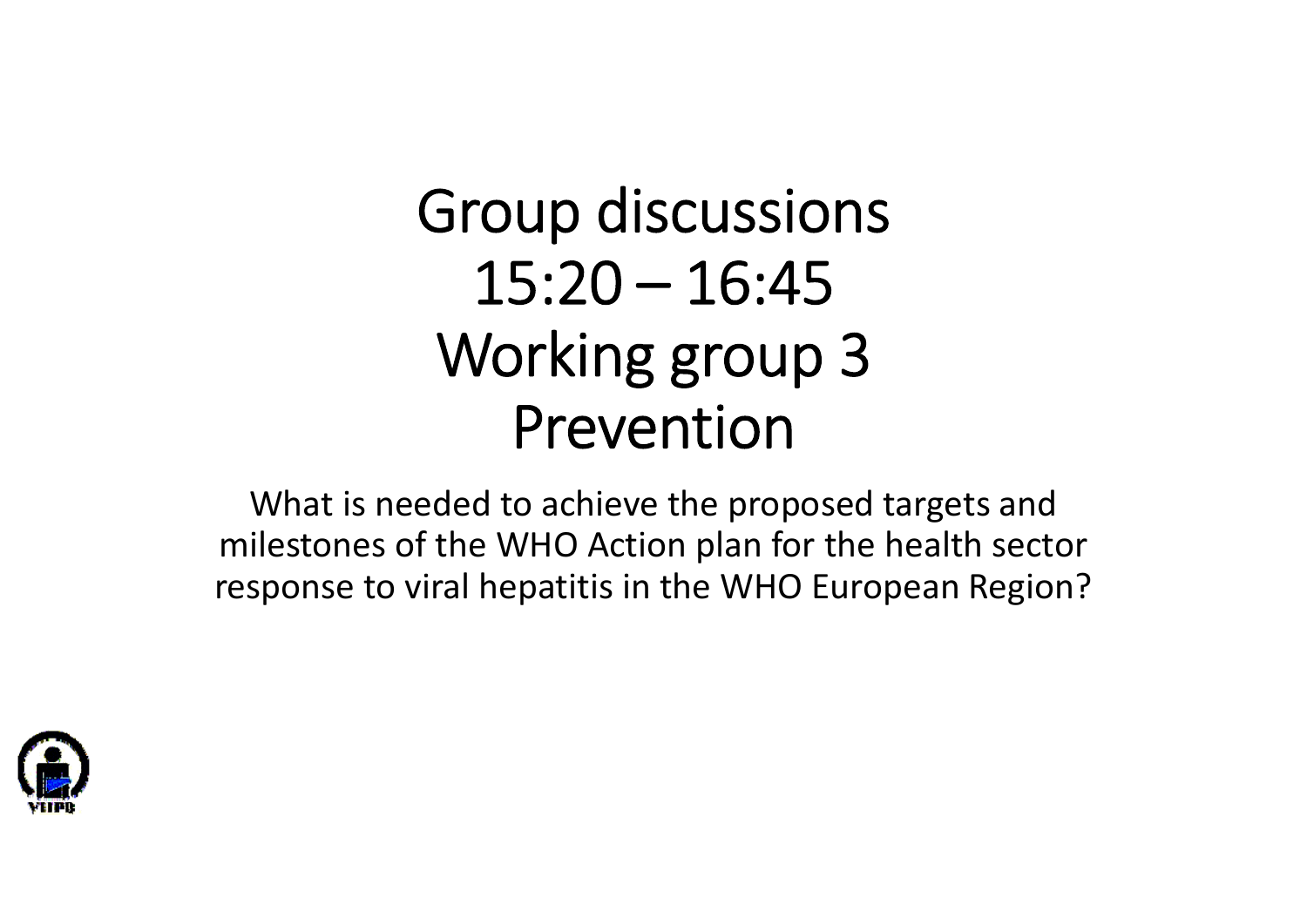### Working group 3

|                        | <b>2018 MILESTONES</b>                                                                                                                                                                                                                                                                                                                | <b>2020 TARGETS</b>                                                                                                           |  |  |
|------------------------|---------------------------------------------------------------------------------------------------------------------------------------------------------------------------------------------------------------------------------------------------------------------------------------------------------------------------------------|-------------------------------------------------------------------------------------------------------------------------------|--|--|
|                        | INFECTION PREVENTION AND CONTROL IN HEALTH CARE SETTINGS AND BEYOND                                                                                                                                                                                                                                                                   |                                                                                                                               |  |  |
| $\bullet$<br>$\bullet$ | Safe injection policies and IPC rules for preventing<br>transmission of blood-borne infections in health<br>sector (including in prisons) in place and<br>implemented<br>National disinfection and sterilization protocols for<br>non-health care settings (aesthetic cosmetology<br>and tattoo facilities) developed and implemented | 50% of injections administered with safety-<br>$\bullet$<br>engineered devices in and out of health care<br><b>facilities</b> |  |  |

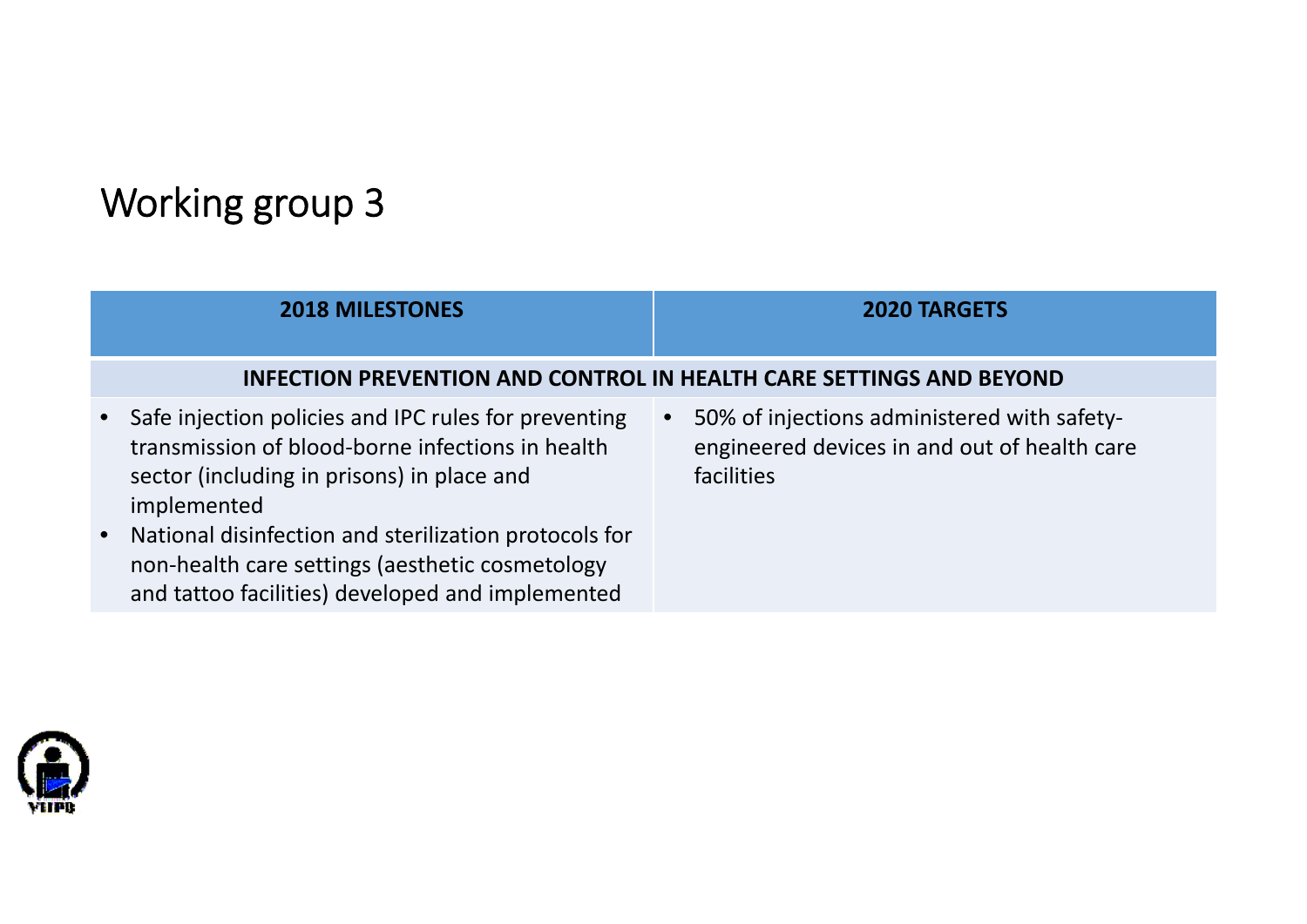## Prevention in health care

1. At present : disposable syringues:100%

No procedures for endoscopic devices disinfection

Dental clinics: sterilization machines which are controlled

No certification of hospital by extra experts of the IPH

2. Need : written procedures, infection control with committees devoted to infection control in public and private hospitals

Infection control training for all HCW, systematic but easier at <sup>a</sup> department level

Regulation for infection control in non health care settings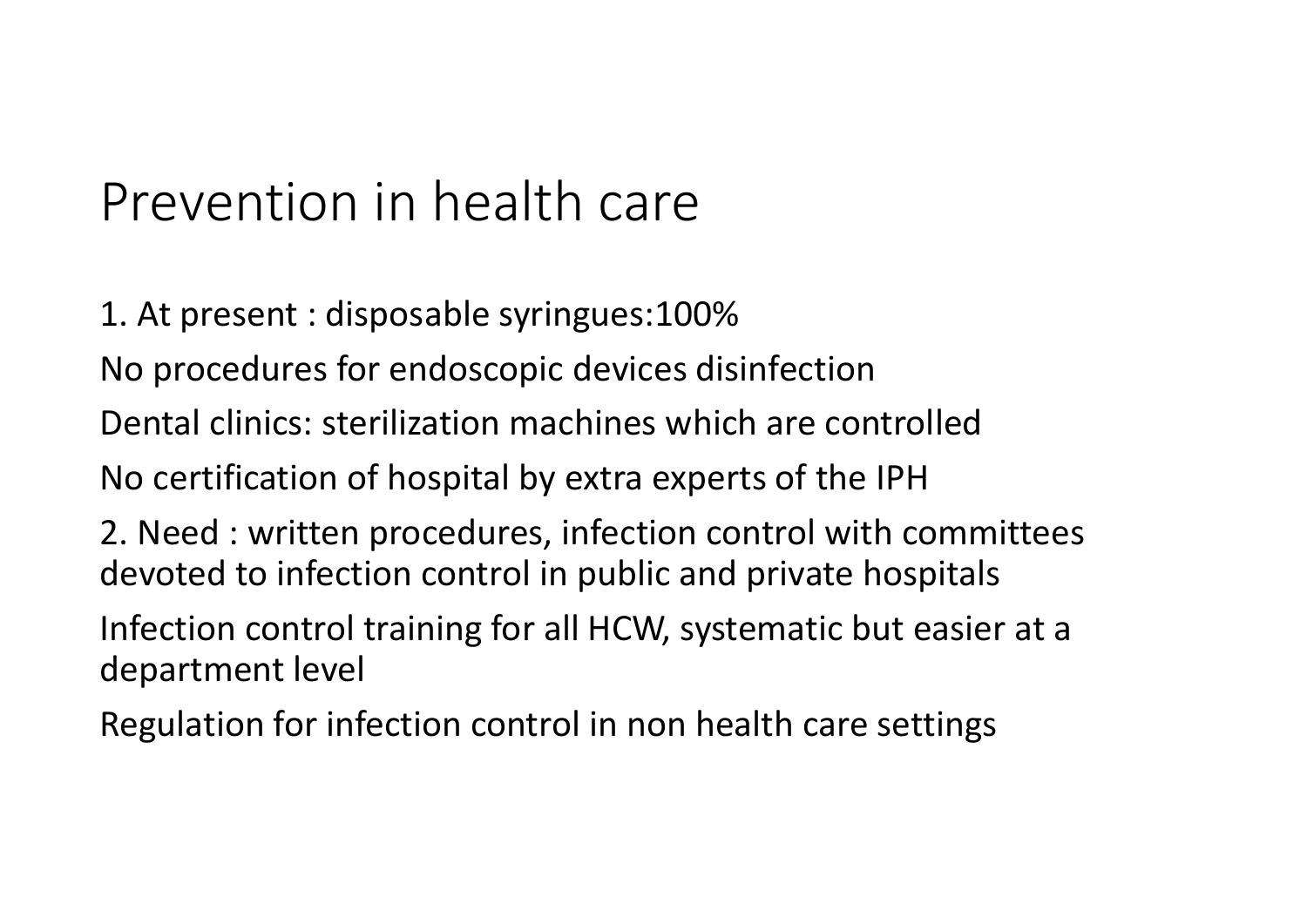### Working group 3

| <b>2018 MILESTONES</b>                                                                                                                                                                                                                                                                                                                                                                                                             | <b>2020 TARGETS</b>                                                                                                                                                                                                                                                                                                                                                                                                      |  |
|------------------------------------------------------------------------------------------------------------------------------------------------------------------------------------------------------------------------------------------------------------------------------------------------------------------------------------------------------------------------------------------------------------------------------------|--------------------------------------------------------------------------------------------------------------------------------------------------------------------------------------------------------------------------------------------------------------------------------------------------------------------------------------------------------------------------------------------------------------------------|--|
| <b>PREVENTION AMONG PEOPLE WHO INJECT DRUGS</b>                                                                                                                                                                                                                                                                                                                                                                                    |                                                                                                                                                                                                                                                                                                                                                                                                                          |  |
| • Policies developed and implemented to<br>support a comprehensive package for<br>infection prevention and harm reduction<br>among people who inject drugs including:<br>needle and syringe programmes (NSPs);<br>opioid substitution therapy (OST) and other<br>evidence-based drug dependence treatment<br>targeted information, education and<br>communication (IEC) for people who inject<br>drugs and HAV and HBV vaccination | • A comprehensive package of harm reduction<br>services to all persons who inject drugs,<br>including:<br>At least 200 syringes distributed per<br>PWID per year*<br>At least 40% of opioid dependent PWID<br>receive opioid substitution therapy<br>■ HBV and HAV vaccination<br>• 90% of PWID receiving targeted IEC provided<br>by NSPs, drug treatment service sites<br>(including OST) and other services targeting |  |

PWID

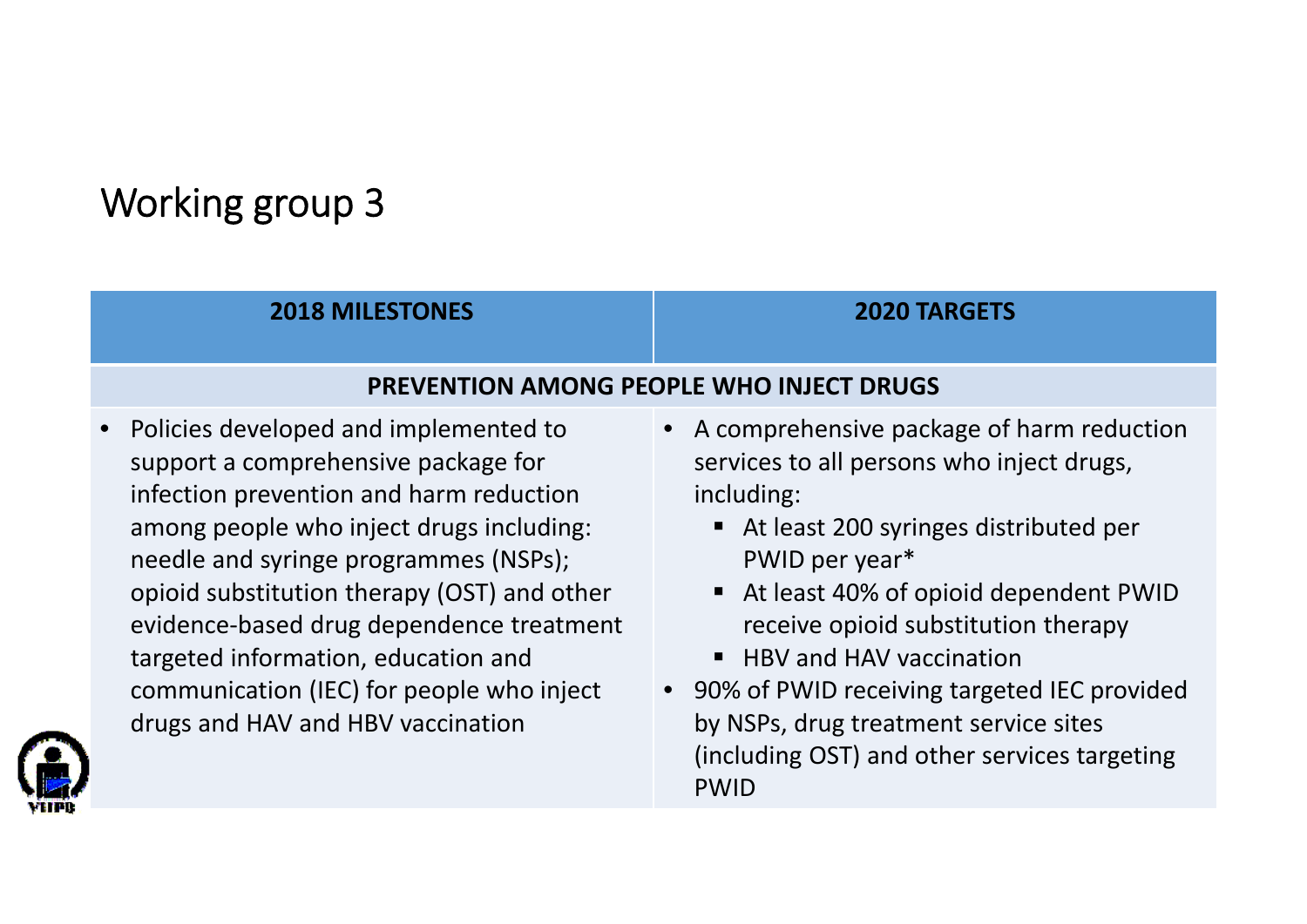## DU

- All measures will be implemented in the next 3 years according to the global plan with funding
- Need for expending NEPTarget should be reached even before 2020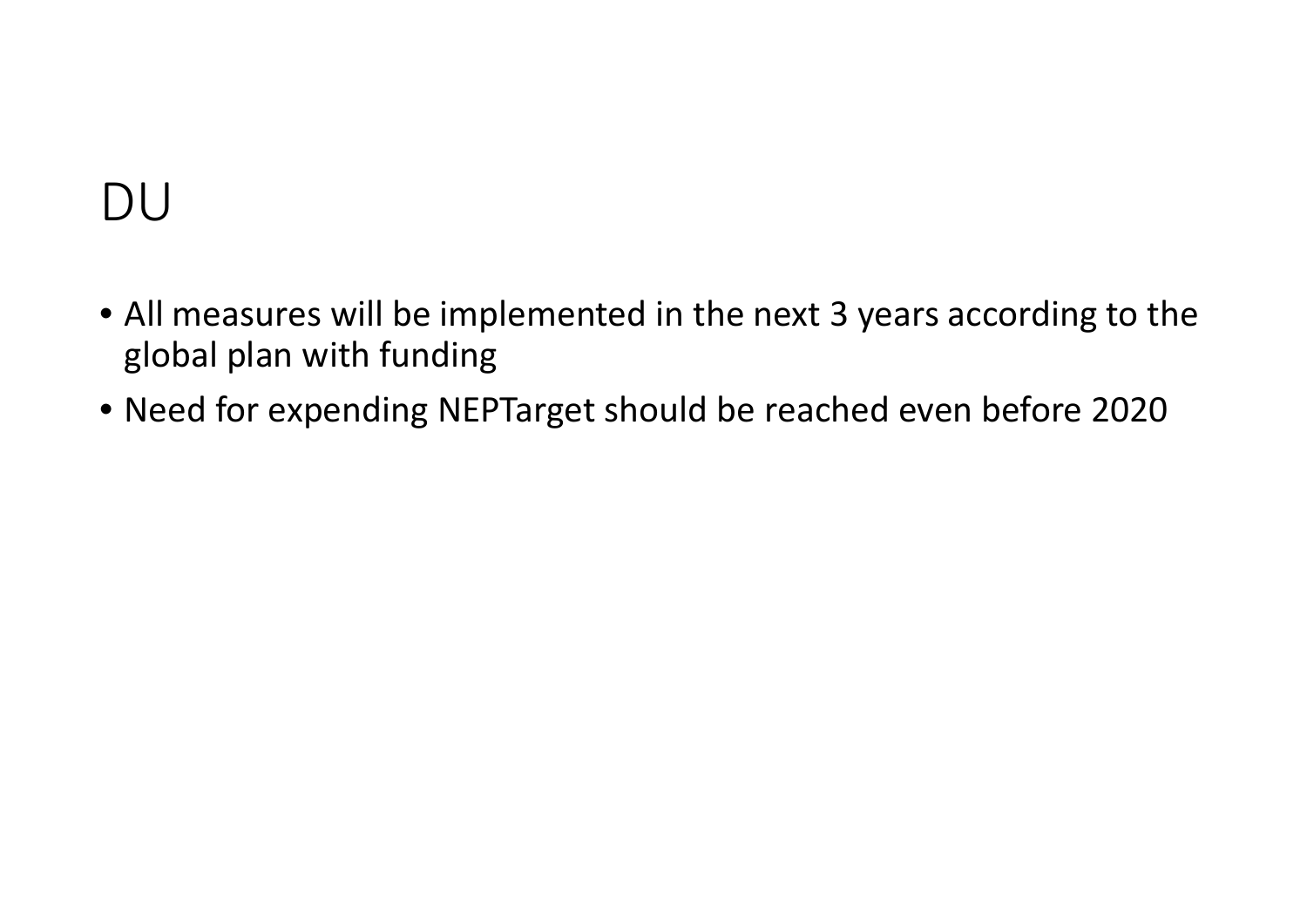#### At least 200 syringes distributed per PWID per year\*

- A comprehensive package of evidence‐based interventions to reduce harms associated with injecting drug use is outlined in the WHO, UNAIDS, UNODC technical guide for countries to set targets for universal access to HIV prevention, treatment and care for injecting drug users.
- Since blood‐borne transmission is common to HIV and hepatitis viruses, interventions effective in preventing HIV among people who inject drugs help to prevent HCV/HBV transmission. Because HCV is more virulent than HIV, however, higher levels of intervention coverage may be necessary to achieve comparable reductions in incidence.
- The WHO, UNAIDS, UNODC guidance suggests <sup>a</sup> target of 200 syringes distributed per PWID per year based upon studies in developed‐country settings and mathematical modelling investigating the levels of syringe distribution and its impact on HIV transmission. Levels required for the prevention of HCV are likely to be much higher. The 40% OST target is based on levels of coverage achieved in countries with well‐established OST programs.

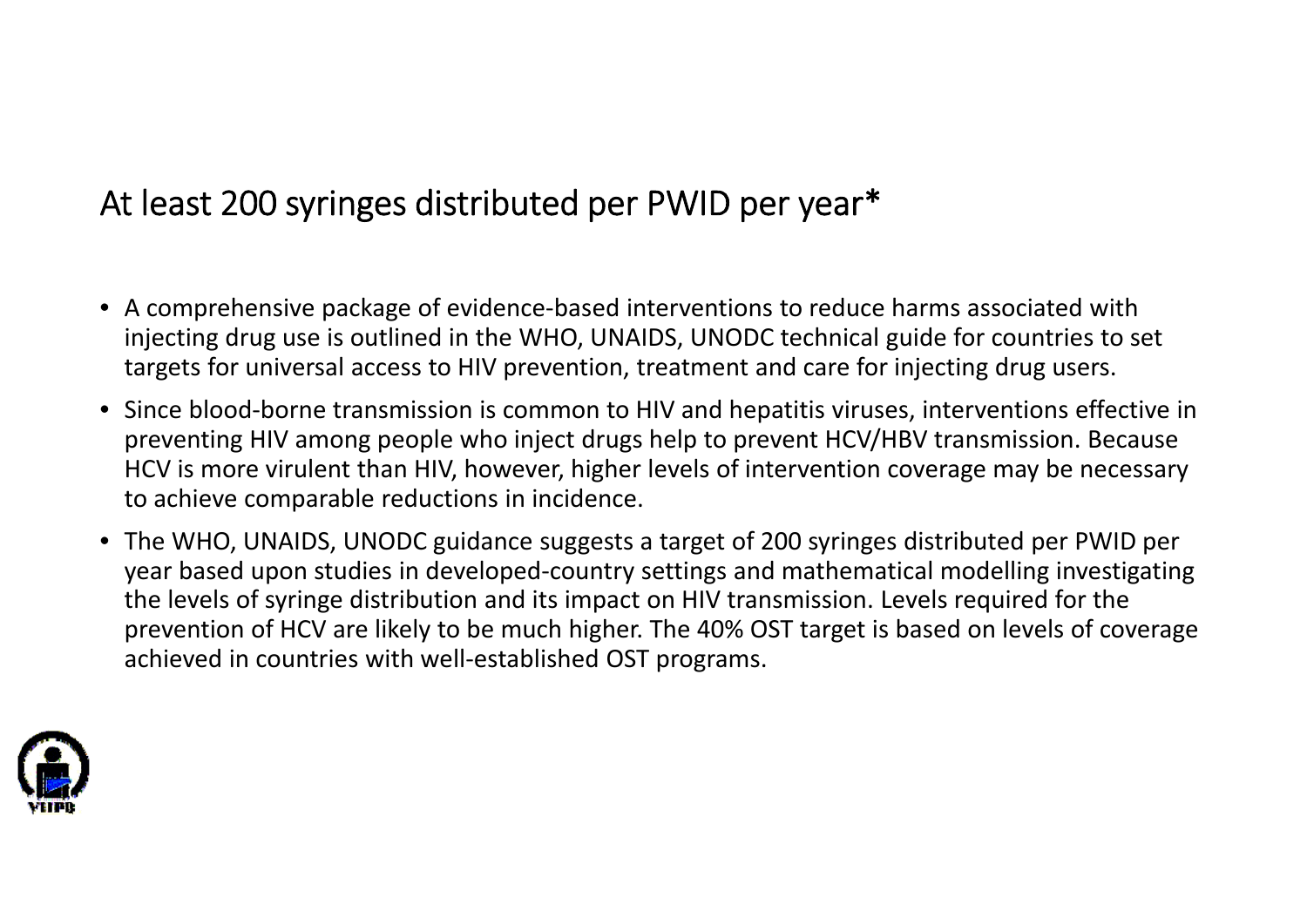#### Working group 3

| <b>2018 MILESTONES</b>                                                                                                                                  | <b>2020 TARGETS</b>                                                                                                                                                          |  |
|---------------------------------------------------------------------------------------------------------------------------------------------------------|------------------------------------------------------------------------------------------------------------------------------------------------------------------------------|--|
| PREVENTION OF SEXUAL TRANSMISSION                                                                                                                       |                                                                                                                                                                              |  |
| 90% of countries provide STI services or links<br>$\bullet$<br>to such services in all primary, HIV, drugs,<br>reproductive and perinatal care services | Access for all individuals to a full range of<br>$\bullet$<br>services relevant to STIs, including HIV and<br>HBV and HCV, and access to condoms, testing<br>and counselling |  |